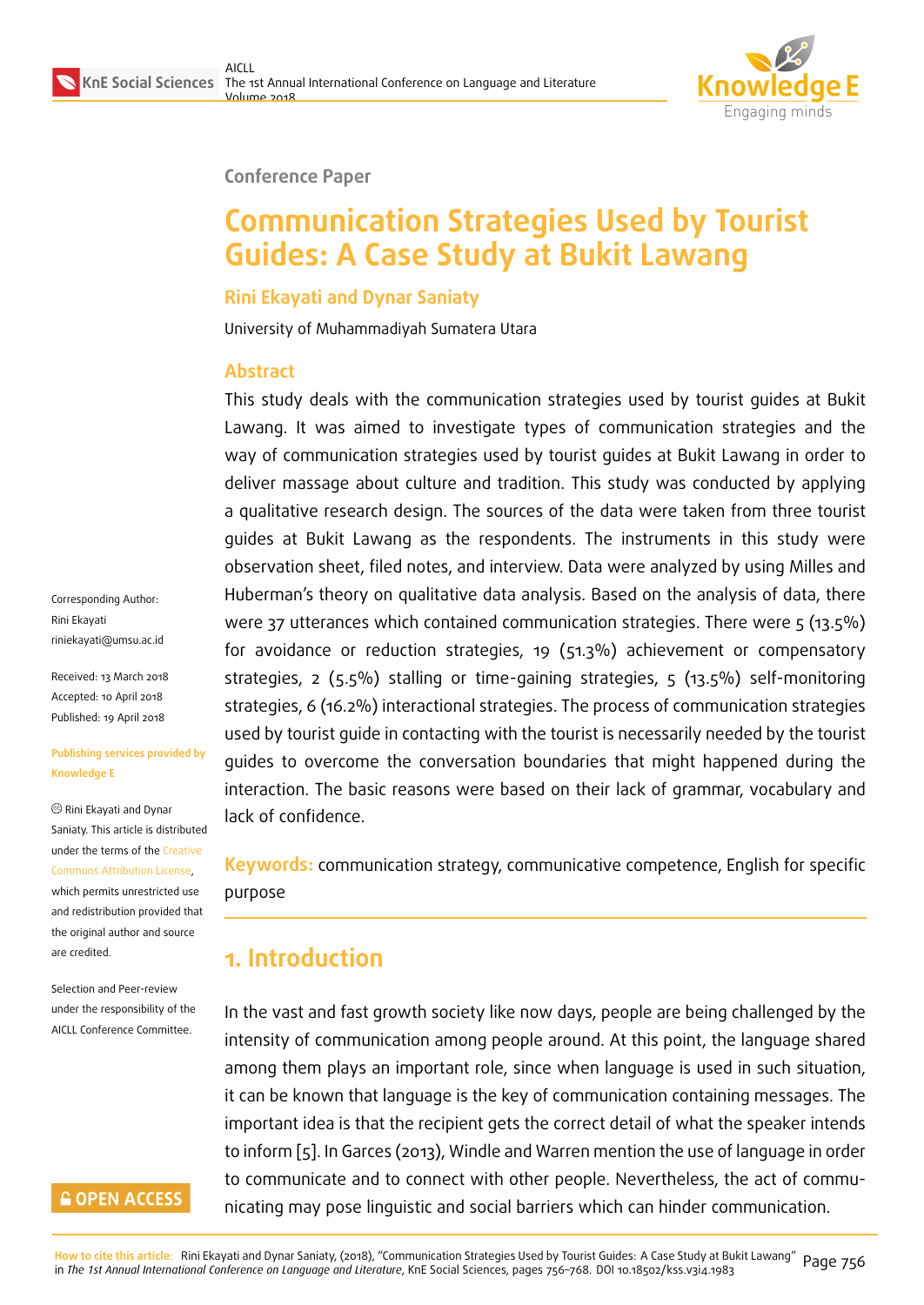

The fact that English is one of the most used languages in the world, may lead to the situation that an Indonesian may, at some point being contacted with other person from abroad (foreigner) who does not speak Bahasa Indonesia, but English. This condition may be found in a tourist attraction (tourism activity), where foreigner is being contacted with the locals. Language barriers might be there when there are two persons speak different language.

One of the Indonesia's tourist attractions is Bukit Lawang, located in Sumatera Utara, by which a lot of foreign tourists like to visit. It is located in Bahorok. This place is a jungle place in Leuser. It has wildlife of animal which attracts tourist to come and visit Bukit Lawang. There, tourists are usually accompanied by Indonesian tour guide who will explain all things related to Bukit Lawang. In the interaction, the communication does not always run well, since those foreign tourists and their tour guides share difference knowledge of culture and language. The tourist guides may find unfamiliar terminologies which are totally new for the foreigners who do not share the same belief and culture. On the other, this kind of information needs to be transfer to the tourist since it is the cultural value which is belongs to the Indonesian's culture. The guides need to define or describe those terminologies so that they are able to understand. Another problems faced by the tourist guide in interacting with the tourist from abroad (foreigner) is the technical aspect of the English itself, such as the grammar and vocabulary. Lack of grammar and lack of vocabulary may result in their lack of confidence. And finally, this leads to an uncomfortable communicational situation. These problems need to be overcome. One way that the guides and the tourists use to overcome their communication problems is called communication strategies.

Based on the problems explain above, therefore, the purpose of this study was to investigate the types of communication strategies used by the tourist guide and how the communication strategies were used by the tourist guide in the interaction with the foreign tourists.

## **2. Literature Review**

### **2.1. Communicative competence**

Communicative competence (CC) was defined by Dell Hymes in 1972. According to him, it is competence for language use and not only "the tacit knowledge of language structure" in the Chomskyan sense. It is competence of language use appropriate to the other participants of the communicative interaction and appropriate to the given social context and situation. In the same sense, communicative competence does not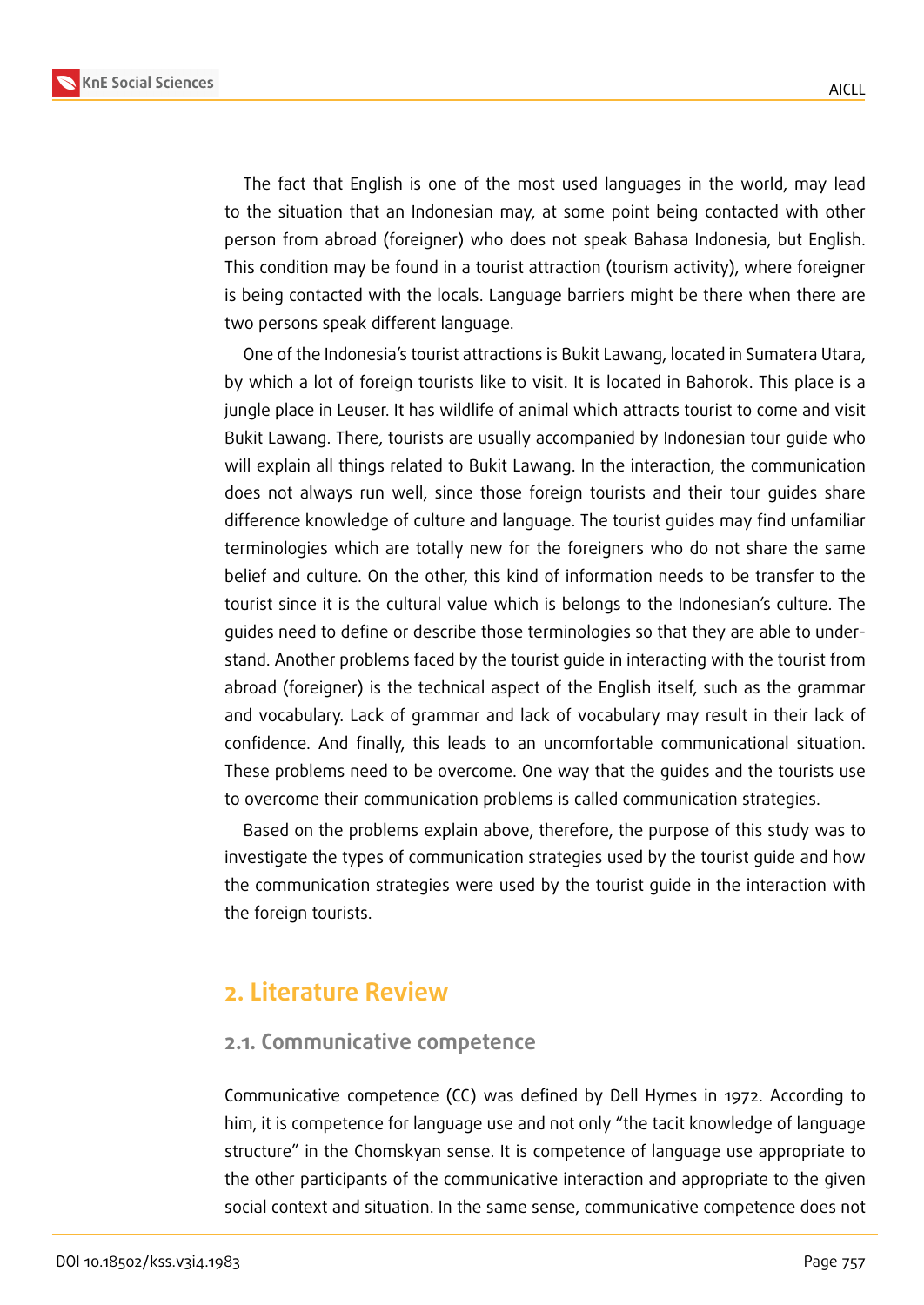deal with the domain of linguistic. Linguistic merely focuses in language competence. Thus, however the social condition of a speaker is, it will not give effects in the process of linguistic [7].

The capability of someone in performing his communicative competence will be depend on his linguistics competence as well in order to relate the concept of the language an[d](#page-11-0) the context by which the language is being used. In this sense, communicative competence is the aspects of someone's competence that enables him to convey and interpret messages and to negotiate meanings interpersonally within specific context [5]. Moreover, there are four components of communicative competence, based on Canale and Swain's (1983) frameworks. They are linguistic, discourse, sociolinguistic, and strategic competence. The first two subcategories reflect the use of language syst[em](#page-11-1) itself while the last two define the functional aspects of communication.

### **2.2. Communication strategies**

Canale, as quoted in Murcia (1995), defines "communicative competence as the underlying systems of knowledge and skill required for communication". Moreover, there will always be language barriers in an interaction of two or more people; even they share the same kind of language. And it will become worse and worse if they do not share the same kind of language. Based on the functions of communication strategies, there are five types of communication strategies consisted of:

- (a) Avoidance or reduction strategies involve tailoring one's message to one's resources by either replacing messages, avoiding topics, or, as an extreme case, abandoning one's message altogether.
- (b) Achievement or compensatory strategies involve manipulating available language to reach a communicative goal and this may entail compensating for linguistic deficiencies. These strategies have been the traditional concern of communication strategy research.
- (c) Stalling or time-gaining strategies include fillers, hesitation devices and gambits as well as repetitions (e.g., repeating what the other has said while thinking). We should note here that several authors draw attention to the danger of L2 learners using taught fillers/gambits inappropriately if the presentation has been superficial and not adequately contextualized.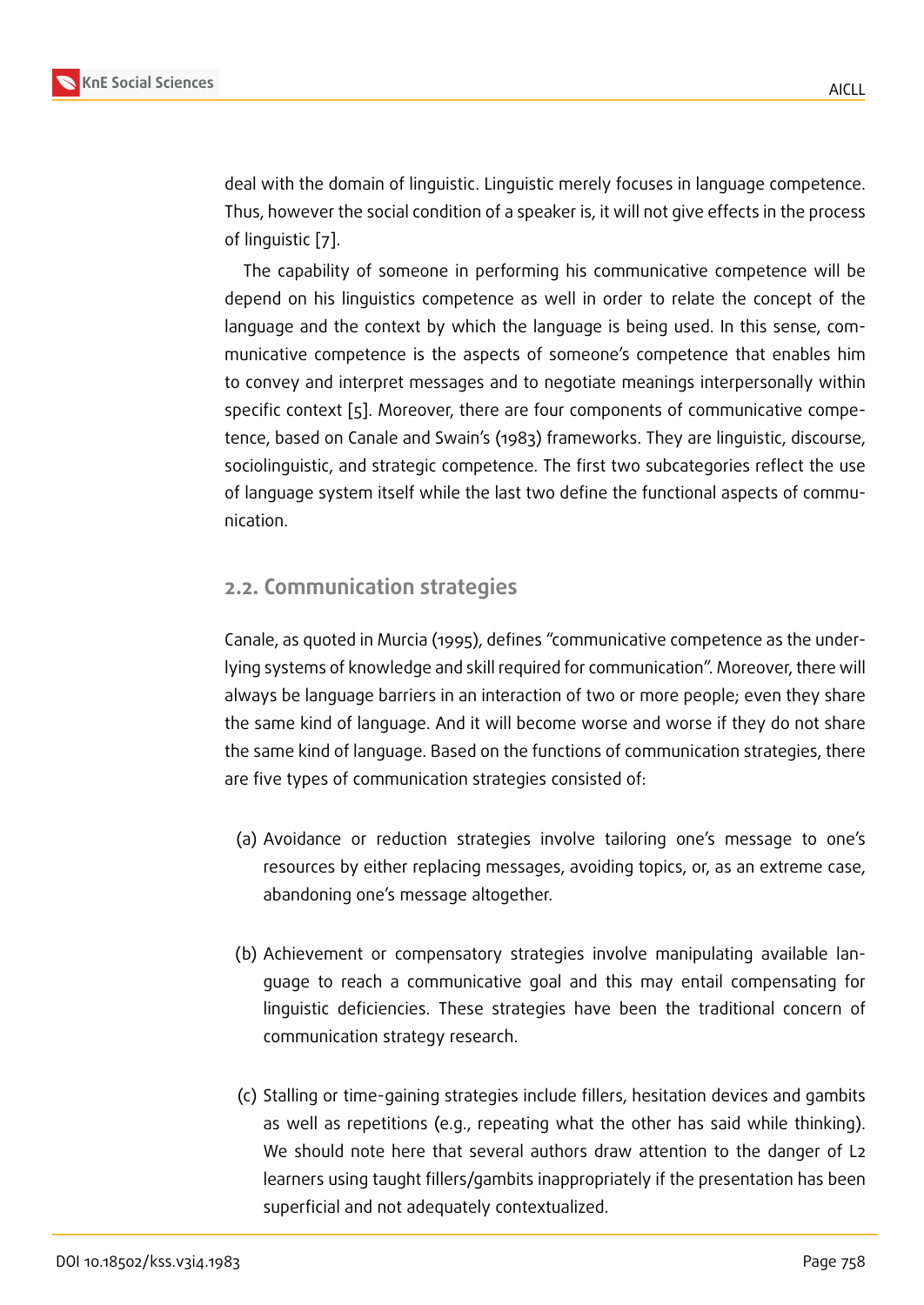- (d) Self-monitoring strategies involve correcting or changing something in one's own speech (seV-repair) as well as rephrasing (and often over-elaborating) one's message to further ensure that it gets through.
- (e) Interactional strategies, highlights the cooperative aspects of strategy use. Appeals for help are similar to achievement strategies in function but through using them the learner exploits his/her interlocutor's knowledge rather than manipulating his/her own language resources. (Celce Murcia, 1995)

## **2.3. English for specific purpose (ESP)**

One of the phenomenons as the effect of the fast growth of the world now day is the increase demand on the use of English. Almost in every sector, English plays an important role in building up relation and communication. This condition reflected that English is being as an international means of communication which is constantly expands. In a border sense, English is considered as a working tool in order to achieve specific objectives. Many efforts should be made to reach this, because it is not an easy one. Introducing English courses at all levels of the educational system especially at the university through ESP, consider as one of the way that can be conducted. This effort should be supported by a well-established teaching methodology that the language teachers actually use to achieve the specific learners" needs, and meet the social requirement.

Generally, ESP has become one of the most active branches of applied linguistics. It started in 1960's that ESP comes to be considered in linguistics study. In particular, ESP becomes most actively applied in the area of Teaching English as a Foreign Language (TEFL). Some people described ESP as simply being the teaching of English for any purpose that could be specified. Others, however, were more precise describing it as the teaching of English used in academic studies or the teaching of English for vocational or professional purposes [1]. Another definition of ESP is proposed by Dudley-Evans (1998) which offers is clearly influenced by that of Strevens (1988), although he has improved it substantially by removing the absolute characteristic that ESP is "in contrast with 'General Engli[sh](#page-11-2)'" ( Johns et al, 1991), and has included more variable characteristics. ESP should be seen simple as an 'approach' to teaching, or what Dudley-Evans describes as an 'attitude of mind'. The main focus of ESP learning is on how to teach English with proper and easy method in order to achieve the specific goals of learning English. By this situation, it seems that ESP learning does not emphasis on the language, but tries to highlight the need of a learner such as, English for the Engineers, Lawyers, Doctors and Tourists etc. For example, to teach a tourist guide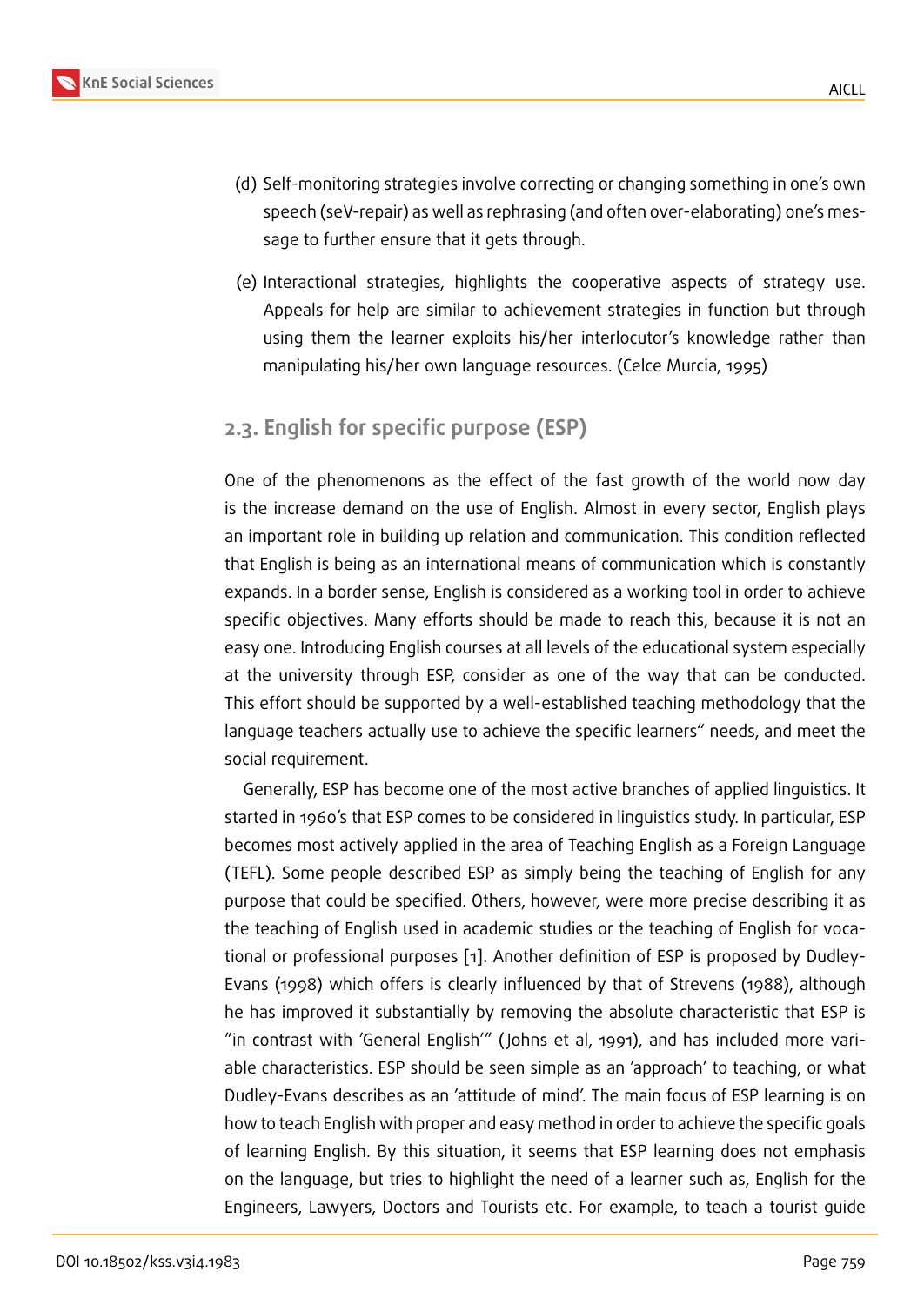English for communication, the class of ESP will be all about developing communication capabilities instead of other skills, like how to build a comfortable interaction with the tourist.

### **2.4. Culture and language**

The instrinsic relationship of language and culture is widely recognized, but the ways in which the pattering of communicative behavior and that of other cultural systems interelate is of interest both to the development of general theories of communication, and to the description and analysis of communication within specific speech communities. Virtually any ethnographic model must take language into account, although many relegate it to a separate section and do not adequately consider its extensive role in society. The very concept of the evolution of culture is dependent on the capacity of humans to use language for purposes of organizing social cooperation.

Hymes suggest a second type of linguistic relativity which sees in grammar evidance not only of static social categories, but also of the speakers' social assumptions about the dynamics of role-relationships, and about what rights and responsibilities are perceived in society. While the first type of linguistic relativity claims that cultural reality in part results from linguistics factors.

Although language is unquestinably an integral part of culture, to assume specific cultural experiences and rules of behavior as invarible coordinates of specific linguistic skills is a naive oversimplification of the relationship of language and culture. The issue of their relationship is one which pervades the whole of the ethnography of communication [17].

### **2.5. Bukit La[wa](#page-12-0)ng**

Bukit Lawang is a small tourist village, located at the Bohorok River and 86 km northwest of Medan, Northern Sumatera, Indonesia. The name Bukit Lawang means "door to the hill" which matches perfect to its main meaning. Bukit Lawang is one of the most popular tourist destinations on Sumatra as it is the main access point to enter Gunung Leuser National Park from the east side-one of only two remaining natural habitats for the Sumatran Orangutan.

The Bukit Lawang rehabilitation center for orangutans was founded in 1973.The main purpose is to preserve the decreasing number of orangutan population due to hunting, trading and deforestation. A flash flood hit Bukit Lawang on 2 November 2003. The disaster destroyed the local tourist resorts and had a devastating impact to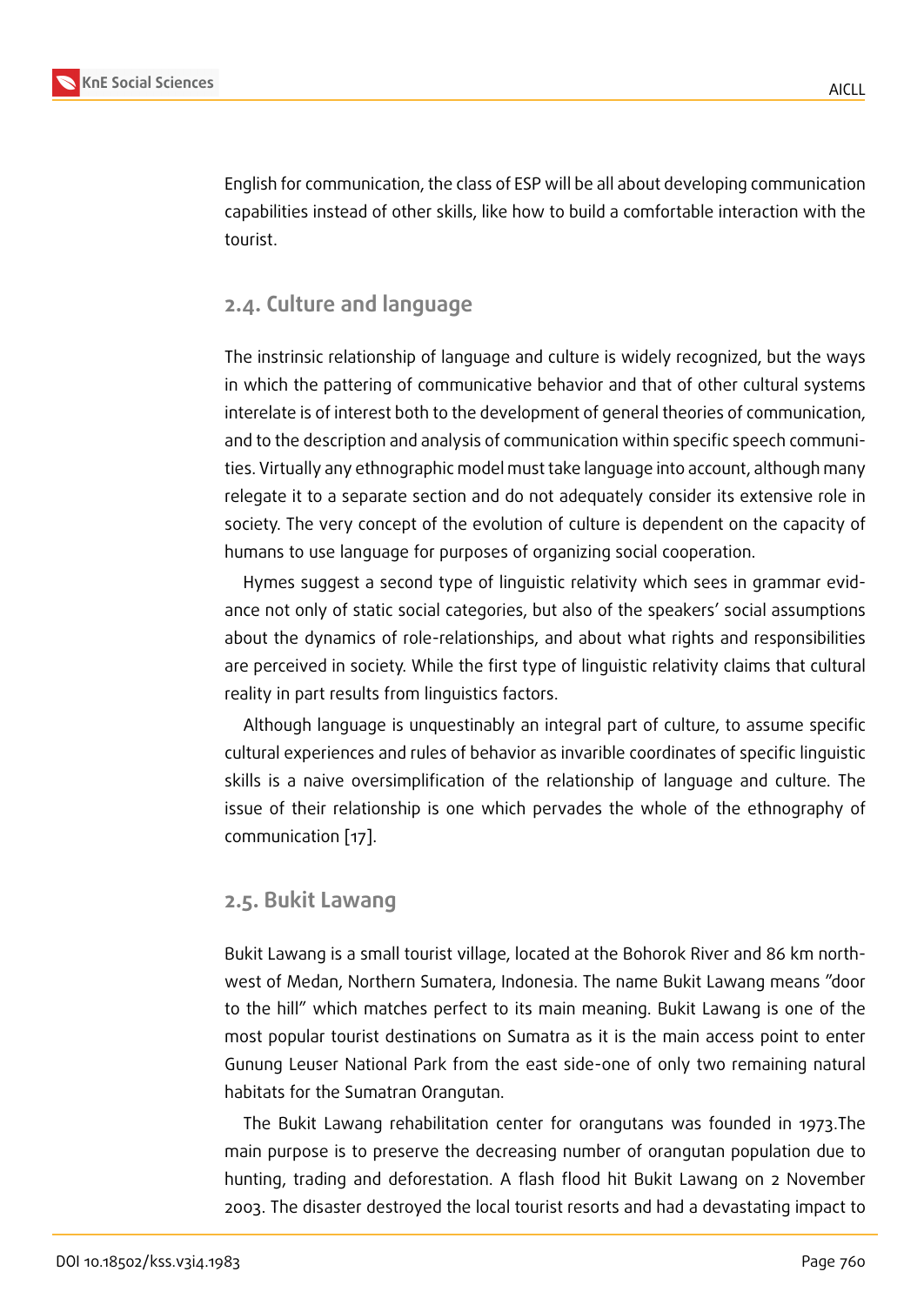the local tourism industry in the area. 239 people were killed and around 1,400 locals lost their homes. Local authorities and an environmental NGO attributed it to illegal logging. After about 8 months of rebuilding, Bukit Lawang was reopened again in July 2014.



**Figure** 1: Components of Data Analysis: Interactive Model taken from Miles and Huberman (2014).

## **3. Research Method**

This research was undertaken at Bukit Lawang, Bohorok, Kabupaten Langkat, Sumatera Utara. This place is one of the most visited tourists attracting area in Sumatera Utara. Data collected for this research was collected from three tourist guides at Bukit Lawang. The subjects of this study were three tourist guides at Bukit Lawang. From these three respondents, data was being collected based on interview and direct observation. Further, this research was conducted by applying a case study as one kind of qualitative research design. In collecting the data, observation, field note, and interview were being used as the instrument. The data of this research were obtained by using the naturalistic method by observing, conducting interview, recording, and taking notes. And to support the process of collecting data, a pen, a notebook, mobile, and a camera were used as well. In Analyzing the data, this research was following Miles and Huberman (2014) which classified that there were three steps of data analysis, namely data condensation, data display, and drawing and verification conclusion.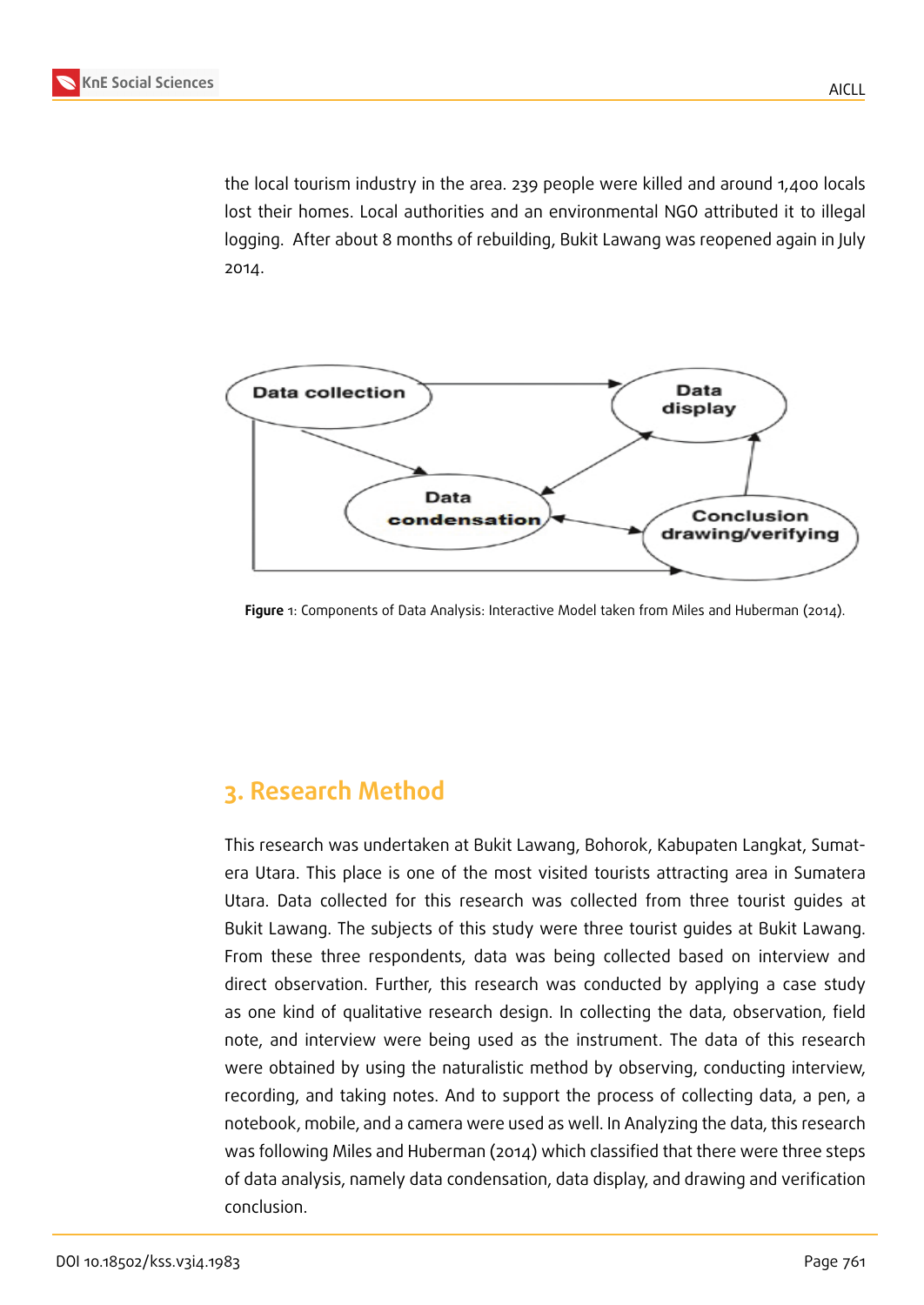## **4. Discussion**

#### **4.1. Data**

The data of this study were taken from conversation between tourist guides and foreigns tourist. All of the data collected, then, was distributed according to the types of communication strategy based on Celce Murcia's theory of it. From the data collected, there were 37 data related to the types of communication strategies used by tourist guides at Bukit Lawang.

| TABLE 1: Types of Communication Strategies Used by Tourist Guides. |  |  |  |  |  |
|--------------------------------------------------------------------|--|--|--|--|--|
|--------------------------------------------------------------------|--|--|--|--|--|

| No. | Data                                                                                                                        | Types of Communication Strategies      |
|-----|-----------------------------------------------------------------------------------------------------------------------------|----------------------------------------|
| 1.  | You have some any questions and there a<br>jungle or and there so many orang utan<br>(V1:00:01)                             | Achievement or Compensatory Strategies |
| 2.  | The meaning of orang utan, orang meaning Avoidance or Reduction Strategies<br>people, utan meaning is jungle (V4:00:01)     |                                        |
| 3.  | Just the way I think the culture of orang<br>utan similar like a human (V4:00:11)                                           | Interactional Strategies               |
| 4.  | In other orang utan get a pregnant same<br>like a human also nine months ten days<br>(V4:00:09)                             | Achievement or Compensatory Strategies |
| 5.  | Is from a platform (V6:00:17)                                                                                               | Achievement or Compensatory Strategies |
| 6.  | So that why is the name of orang utan the<br>famous to see a people (V6:00:20)                                              | Achievement or Compensatory Strategies |
| 7.  | A long time ago people building center is<br>give for the pesek is the like orang utan<br>(V6:00:27)                        | Avoidance or Reduction Strategies      |
| 8.  | So it is learning it is easy for them and his<br>remember because a some like us banana,<br>milk, and everything (V6:00:34) | Interactional Strategies               |
| 9.  | It sometimes he go to move the jungle but Achievement or Compensatory Strategies<br>normally this is her area (V9:00:51)    |                                        |
| 10. | That one her name pesek. This one of the<br>some orang utan agresif (V6:01:06)                                              | Achievement or Compensatory Strategies |
| 11. | You can saw is the mina bite my finger<br>(V6:01:17)                                                                        | Self-Monitoring Strategies             |
| 12. | You just can pulling down (V6:02:00)                                                                                        | <b>Interactional Strategies</b>        |
| 13. | Possible but if you bring the stick is make<br>you also agresif (V6:01:45)                                                  | Achievement or Compensatory Strategies |
| 14. | You know mugly? so I'm murder mugly. So<br>I'm strong (V6:01:35)                                                            | Stalling or Time-Gaining Strategies    |
| 15. | I ever been bite from mina 7 years ago<br>(V6:02:08)                                                                        | Achievement or Compensatory Strategies |
| 16. | And then mina not just bite guide or<br>assitant guide also turis (V6:02:15)                                                | Achievement or Compensatory Strategies |
| 17. | So, be careful not make you scary, but just<br>make take care yourself (V6:02:21)                                           | Self-Monitoring Strategies             |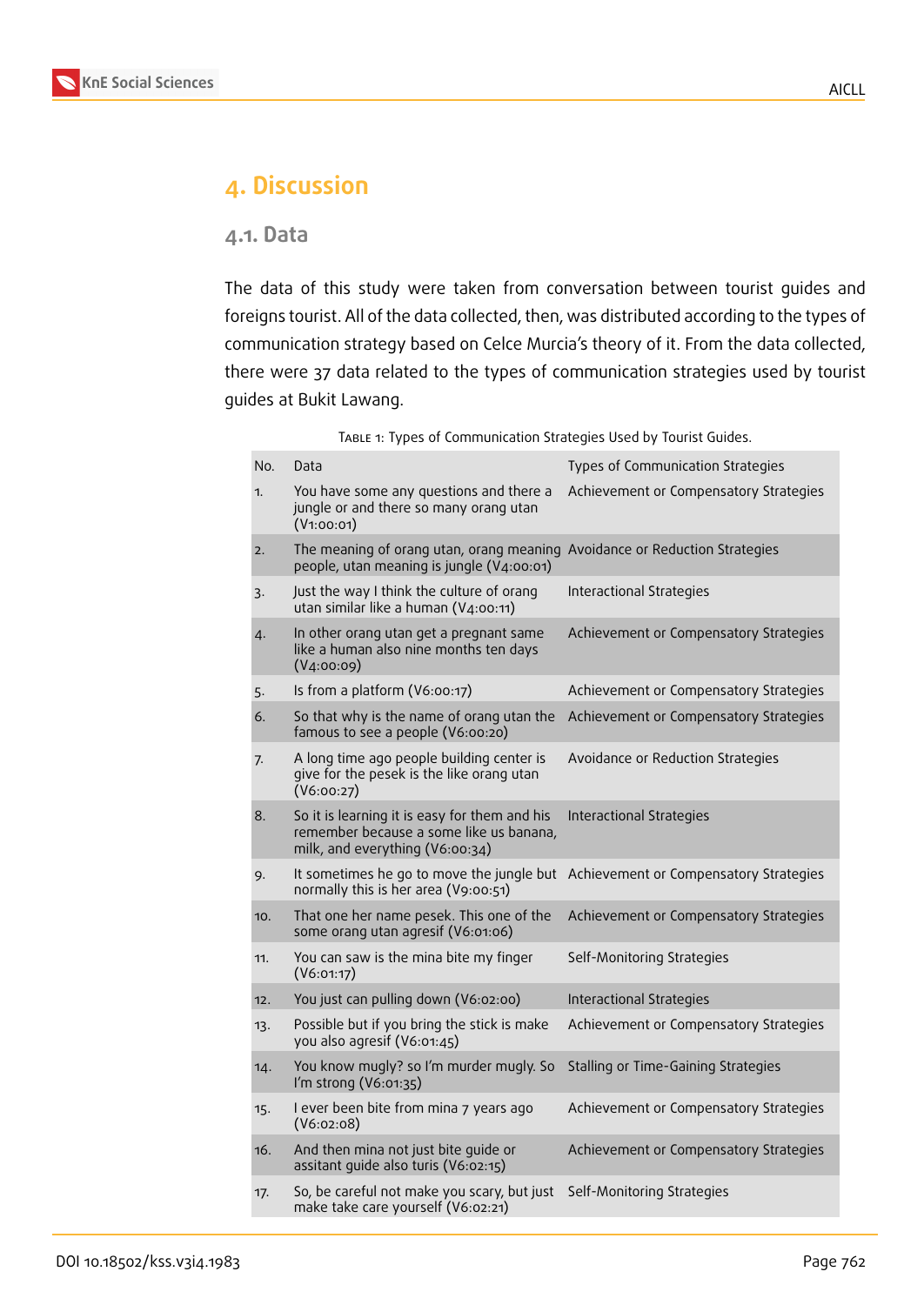

| No. | Data                                                                                                                                                                                                                                                                       | Types of Communication Strategies      |
|-----|----------------------------------------------------------------------------------------------------------------------------------------------------------------------------------------------------------------------------------------------------------------------------|----------------------------------------|
| 18. | Sometimes mina have bad mood<br>sometimes mina good mood like playing,<br>singing (V6:02:29)                                                                                                                                                                               | Achievement or Compensatory Strategies |
| 19. | Come the cutting of the rubber (V2:00:51)                                                                                                                                                                                                                                  | Interactional Strategies               |
| 20. | The cutting little by little everyday<br>(V2:00:56)                                                                                                                                                                                                                        | Interactional Strategies               |
| 21. | Because in here for one week holiday for<br>one time week keep it the market in Friday<br>(V2:01:03)                                                                                                                                                                       | Self-Monitoring Strategies             |
| 22. | Every Friday the people collect all the<br>rubber and put the some of the box and<br>keep it to the market (V2:01:06)                                                                                                                                                      | Achievement or Compensatory Strategies |
| 23. | But as a known the price of the rubber is<br>cheaper is not so enough sell for the<br>people work rubber the price of the rubber<br>as a known 10.000 for one kilo (V2:01:16)                                                                                              | Achievement or Compensatory Strategies |
| 24. | Not same 2 years ago the rubber is until<br>20.000 per kilo (V2:01:35)                                                                                                                                                                                                     | Achievement or Compensatory Strategies |
| 25. | I don't know why the price (V2:01:41)                                                                                                                                                                                                                                      | Avoidance or Reduction Strategies      |
| 26. | This is dark fruit and the open take inside<br>and eat some red colours in teeth<br>(V3:00:06)                                                                                                                                                                             | Achievement or Compensatory Strategies |
| 27. | But I known this one for medicine for help<br>something stomachache and take the fruit<br>and eat (V3:00:23)                                                                                                                                                               | Achievement or Compensatory Strategies |
| 28. | Take inside and put in the glass for can<br>some for water and wait for 3 minutes and<br>drink, good for stomachache (V3:00:36)                                                                                                                                            | Achievement or Compensatory Strategies |
| 29. | That's meaning of orang utan people of the Interactional Strategies<br>jungle (V4:00:06)                                                                                                                                                                                   |                                        |
| 30. | Balik lagi the population of orang utan it's<br>not much (V4:00:26)                                                                                                                                                                                                        | Self-Monitoring Strategies             |
| 31. | Because why the life orang utan only just 3 Self-Monitoring Strategies<br>or 4 baby not more (V4:00:30)                                                                                                                                                                    |                                        |
| 32. | Because the baby stay with her mother<br>until 6 or 7 years in this place $(V_4:oo:37)$                                                                                                                                                                                    | Achievement or Compensatory Strategies |
| 33. | Before the mother, mother never make not Avoidance or Reduction Strategies<br>some more sex (V4:00:46)                                                                                                                                                                     |                                        |
| 34. | This is for the male or orang utan is good<br>life for them $(V_4:01:17)$                                                                                                                                                                                                  | Avoidance or Reduction Strategies      |
| 35. | And the female get pregnant get away find Achievement or Compensatory Strategies<br>some other people is a good life (V4:01:19)                                                                                                                                            |                                        |
| 36. | This is like a village. This is like a resort<br>national park, so the orang utan home, that<br>one the name is pesek. Is from a platform.<br>You know platform? is the building center,<br>so that why is the name of orang utan the<br>famous to see a people (V6:00:06) | Stalling or Time-Gaining Strategies    |
| 37. | It's a one month ago(V6:01:22)                                                                                                                                                                                                                                             | Achievement or Compensatory Strategies |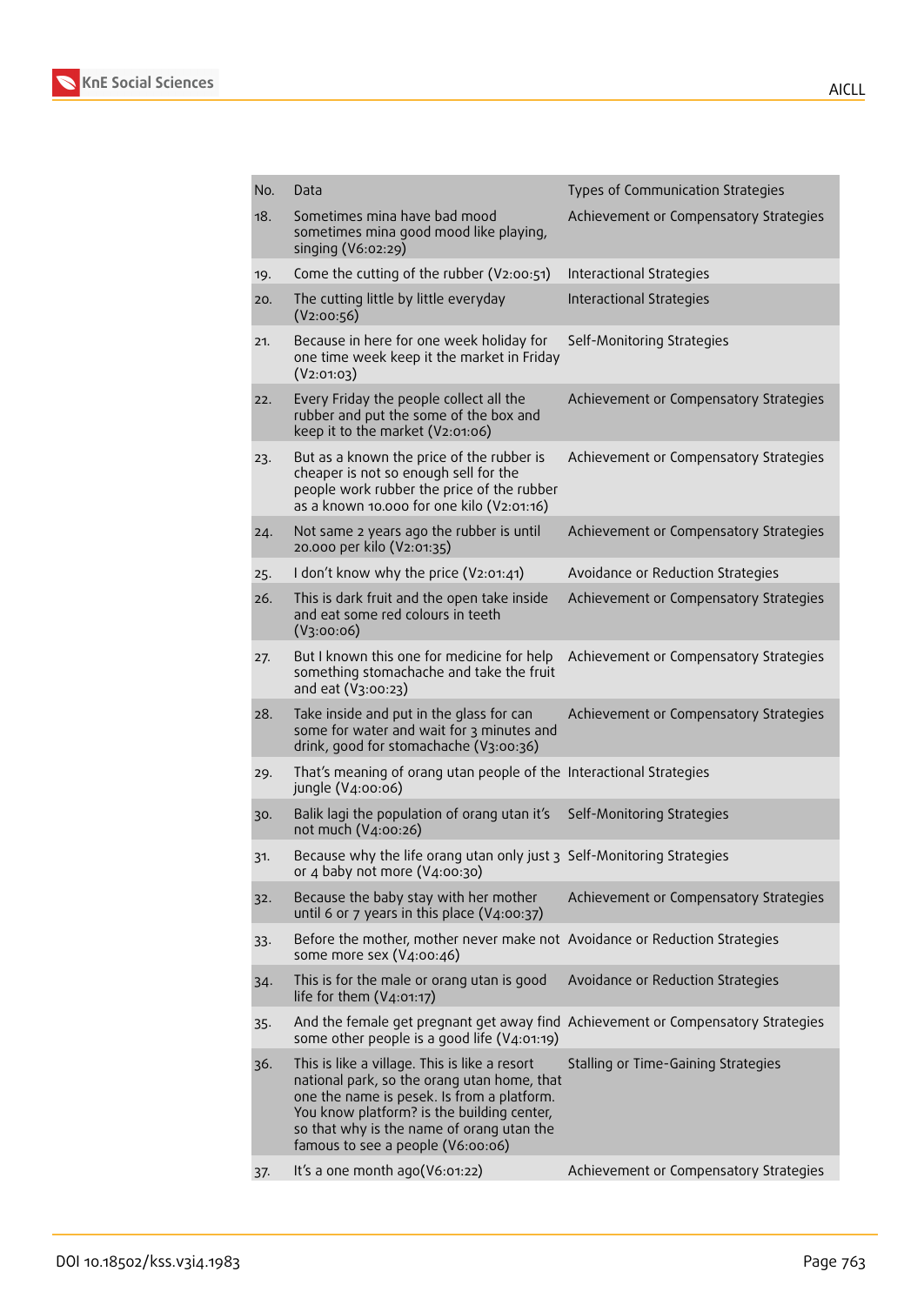

### **4.2. Data analysis**

There were five types of communication strategies found in the data collected from the respondents. They were avoidance or reduction strategies, achievement or compensatory strategies, stalling or time-gaining strategies, self-monitoring strategies, and interactional strategies. They could be seen in table 1.1 below:

| No. | Types of communication strategies      | Amount                   | Percentage |
|-----|----------------------------------------|--------------------------|------------|
| 1.  | Avoidance or reduction strategies      | 5                        | $13.5\%$   |
| 2.  | Achievement or compensatory strategies | 19                       | 51.3%      |
| 3.  | Stalling or time-gaining strategies    | $\overline{\phantom{0}}$ | $5.5\%$    |
| 4.  | Self-monitoring strategies             | 5                        | $13.5\%$   |
| 5.  | Interactional strategies               | 6                        | $16.2\%$   |

| TABLE 2: Type of Communication Strategies. |
|--------------------------------------------|
|--------------------------------------------|

From table 2 above, it could be seen that there were  $5$  (13.5%) for avoidance or reduction strategies, 19 (51.3%) achievement or compensatory strategies, 2 (5.5%) stalling or time-gaining strategies, 5 (13.5%) self-monitoring strategies, 6 (16.2%) interactional strategies. The most dominant types of communication strategies used by tourist guides at Bukit Lawang was achievement or compensatory strategies by 19  $(51.3\%)$ .

Communication strategies used by tourist guides realized in conversation which described below.

### **4.2.1. Concept of avoidance or reduction strategies**

This strategy includes topic avoidance, message replacement and message abondenment. In this concept, there were 5utterences used by tourist guides in conversation between tourist guides and foreigns.The speaker or guides used this strategy to avoid talking about certain topic in the conversation. The reason of using this strategy is probably because of the lack of knowledge, idea, or vocabulary items about the topic area. The speakers might feel that it would be too difficult for them to talk about this certain topic as they would probably get stuck in the middle of the conversation due to their lack of linguistic competence. For example:

Foreign tourist: See use how to you put from the human?

Tour guide: *A long time ago people independent center is give for the pesek is the like orang utan.* (V6:00:27)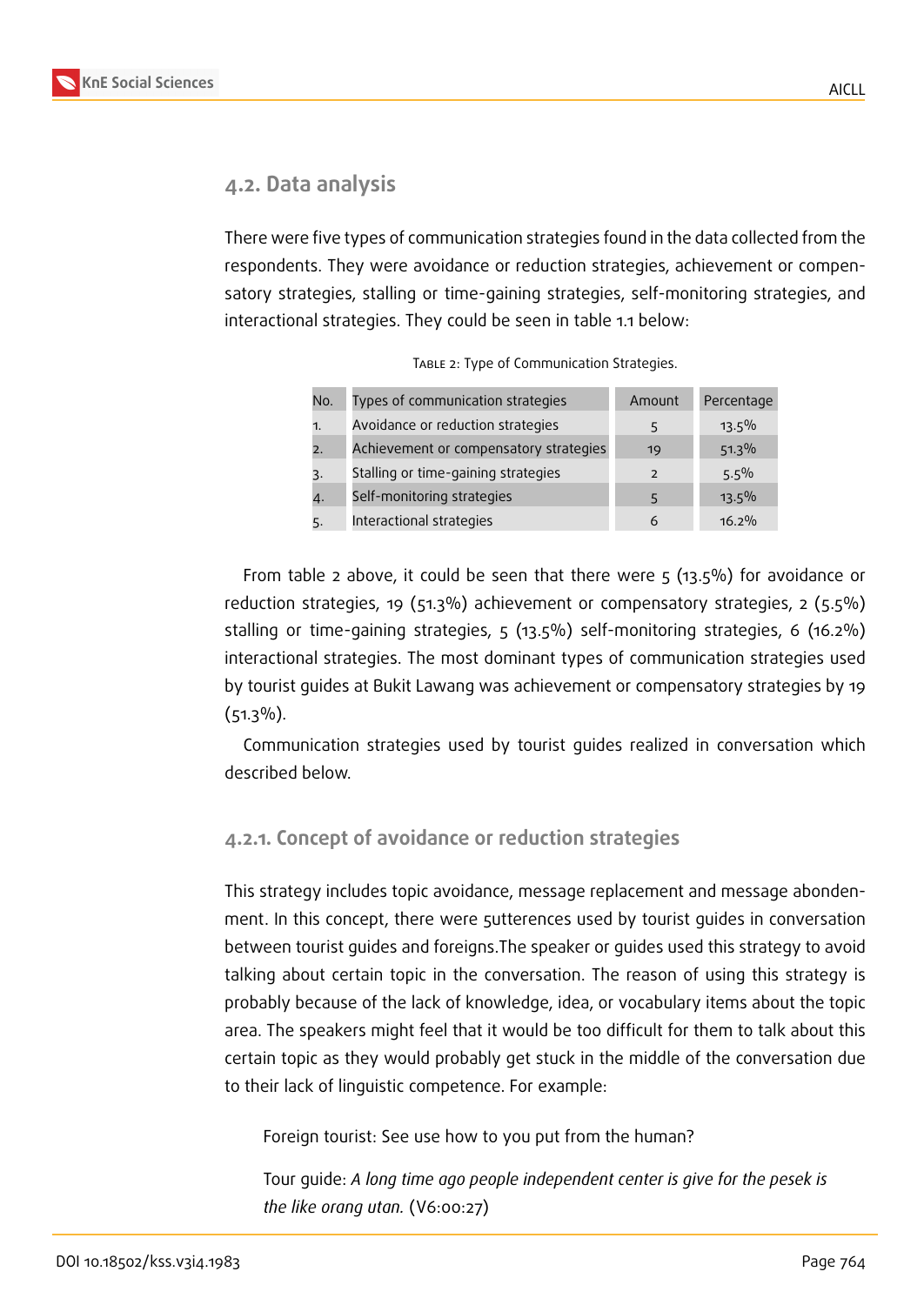From the example above, this conversation showed a guide avoid talking about topic in the conversation where a guide might feel that it would be to difficult for him to talk about this certain topic as he would probably get stuck in the middle of conversation. That is why, guide avoid question from foreign that foreign asked something to guide but guide continue to other topic.

### **4.2.2. Concept of achievement or compensatory strategies**

In this concept, there were 19 achievement or compensatory strategies used by tourist guide. In this strategy have been the traditional concern of communication strategy research. The guide used this strategy to compensate the breakdowns in the middle of conversation. Instead of abandoning the message or avoiding certain topic of conversation because of their lack of linguistic skill, and the guide try to find a way to convey the message which want to said but keep communicative goal for example:

### *Tour guide: You have some any questions and there a jungle or and there so many orang utan*(V1:00:01)

From the example above, the utterance *there a jungle or and there so many orang utan* showed that guide want to explain that many orang utans in the jungle. The guide used this strategy to reach goal in communication eventhough a guide knew the structure is not correct. In addition a guide used this strategy to share information which aim to satisfy foreigns.

### **4.2.3. Concept of stalling or time-gaining strategies**

In this concept, there were 2 utterances stalling or time-gaining strategies used by tourist guide in the conversation. In this strategy, the speaker or guide employed to make use of the time while the guide are having difficulties in finding the correct term or constructing a sentence which want to said when the guide were faced in difficulties words, the guide used gambits in there conversation which aim to fill in the gap between the utterances while the guide where taking the time for example:

Foreign tourist: So why, orang utan stay close to the city?

Tour guide: This is like a village. This is like a resort national park. The orang utan home, that one the name is pesek. Is from a park one. *You know park one? so that why is the name of orang utan the famous to see a people.* (V6:00:06)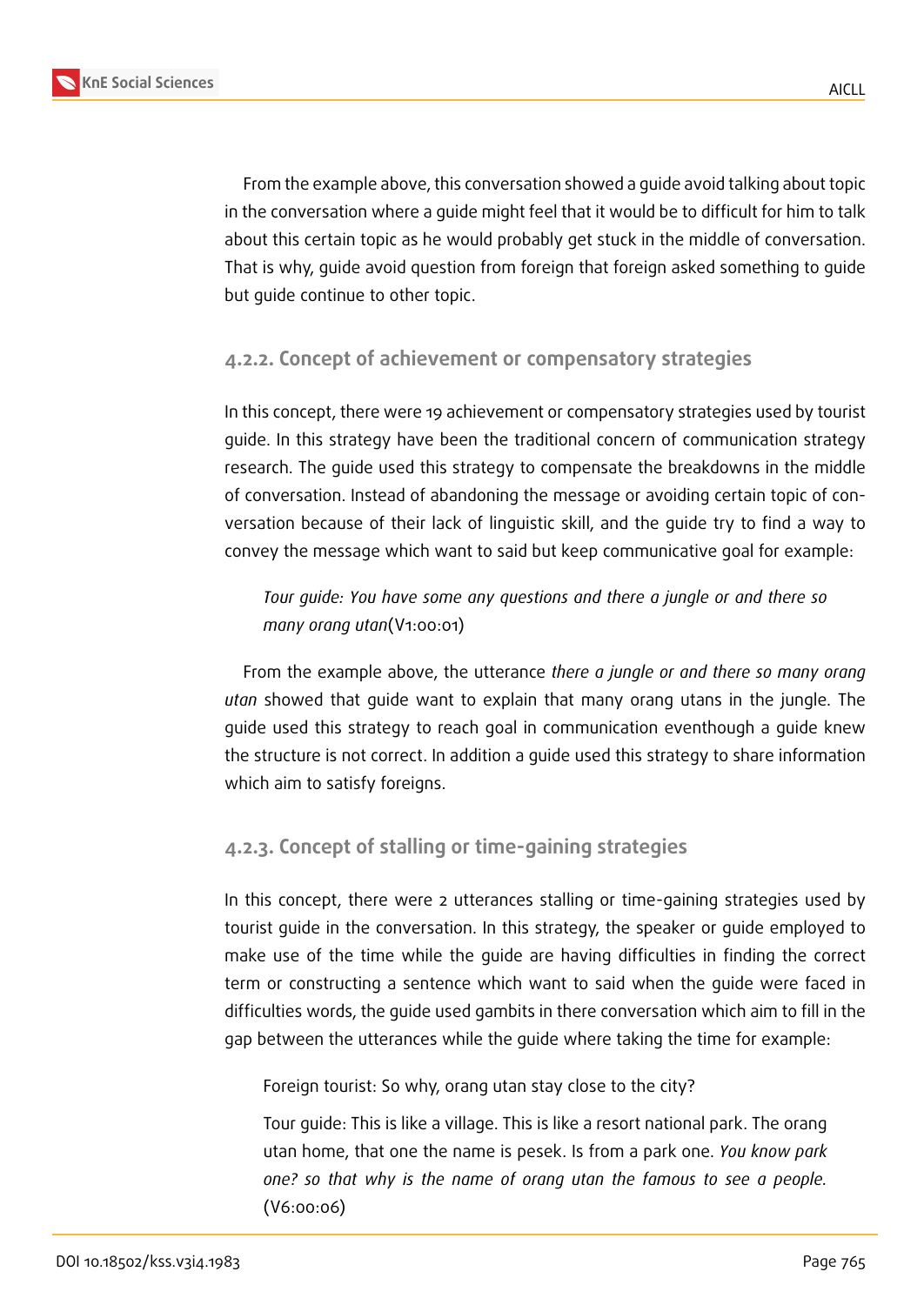

From the example above, the guide was explaining about place of orang utan. In the middle of his explanation, the guide try to stalling time by using gambit *you know* and it was followed by giving circumlocution *so that why is the name of orang utan the famous to see a people.*

### **4.2.4. Concept of self-monitoring strategies**

In this concept, there were 5 utterances self-monitoring strategies used by tourist guide in the conversation. In this strategy, the guide used to correct there own mistake during the conversation and have initiatif to correct it. The guide used self monitoring as the effort to make the speech clearly for example:

Tourist guide: That one her name pesek. This one of the some orang utan agresif. We have a mina. (V6:01:06) Foreign tourist: Mina is the most agresif Tour guide: You know mina? Foreign tourist: Yeah, I saw the internet and jecky is the one of like mina.

Tour guide: You can saw is the mina bite my finger. (V6:01:17)

From the example above, a guide told about mina and he tried to elaborate *pesek, jecky, and mina*. A guide used some word to explain *mina* that mina is orang utan is the most agresif.

### **4.2.5. Concept of interactional strategies**

In this concept, there were 6 utterances interactional strategies used by tourist guide in the conversation. In this strategy, the guide used interactional strategies in their conversation which aim helpful the guide to avoid misunderstanding in the communication. In addition, the guide used this strategy was the utterances is not clear enough for foreign so that the foreigns can not achieve what the guide mean for example:

Tourist guide: Just the way I think the culture of orang utan similar like a human. (V4:00:11)

Foreign tourist: Look a similar

Tourist guide: Ya, is similar

From the example above, *look a similar* the foreign asked for confirmation of the guide's utterance. The foreign repeated his sentence confirm whether what he hear are the same as what the guide's mean.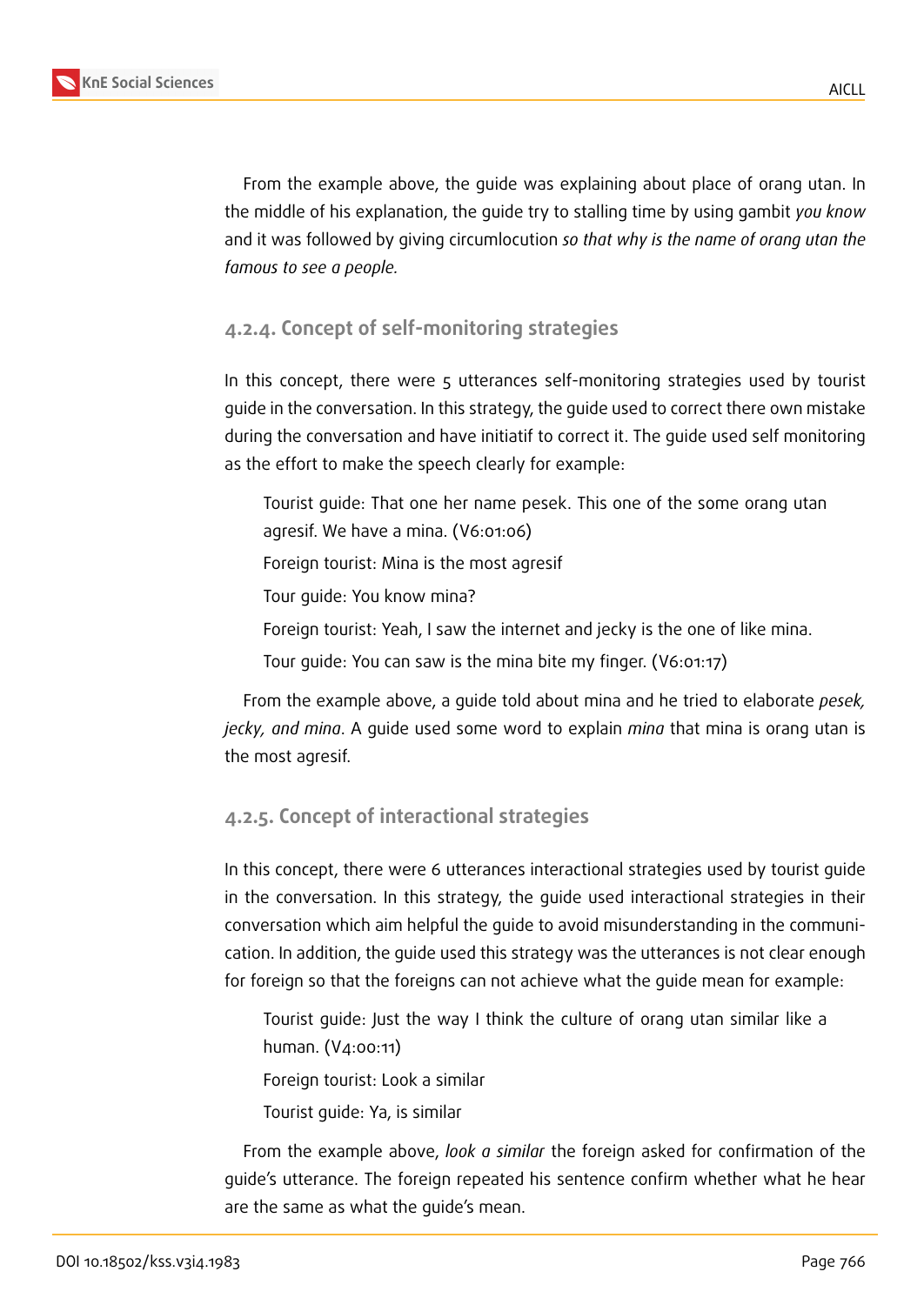

## **5. Conclusions**

Based on the explanation on the research matter, then, it could be concluded that there were 37 utterances which contained communication strategies used by tourist guides at Bukit Lawang. There were 5 (13.5%) for avoidance or reduction strategies, 19 (51.3%) achievement or compensatory strategies, 2 (5.5%) stalling or time-gaining strategies, 5 (13.5%) self-monitoring strategies, 6 (16.2%) interactional strategies. The most dominant types of communication strategies used by tourist guides at Bukit Lawang was achievement or compensatory strategies 19 (51.3%). It means that most guides used achievement or compensatory strategies to reach a communicative goal. The process of communication strategies used by tourist guide occur during the communication with foreign tourist since the conversation did not always go as smoothly as it expected. And the factors that made the tourist guide chose certain way to control the communication was due to their lack of English grammar, vocabulary, and lack of self confidence.

## **References**

- <span id="page-11-2"></span>[1] Anthony, L. (1997). *Preaching to Cannibals: A look at Academic Writing in Engineering*. In the Japan Conference on English for Specific Purposes Proceedings. January 31st, 1998.
- [2] Ary, Donald, *et al.* (2010). *Introduction to Research in Education.* Wardsworth: UK
- [3] Bogdan, R & Biklen, S.K. Robert C. 1992. *Qualitative Research for Education.* Graw Hill: New York
- [4] Brown, G and Y, George. (1983). *Discourse Analysis*. Cambridge: Cambridge University Press.
- <span id="page-11-1"></span>[5] Brown, H.D. (2000). *Principles of Language Learning and Teaching: Fourth Edition*. New York: Addison Wesley Longman, Inc.
- [6] Burns, Anne. (2009). *Doing Action Research in English Language Teaching*. New York: Routledge
- <span id="page-11-0"></span>[7] Celce-Murcia M, Dörnyei Z, Thurrell S. (1995). *A pedagogical framework for communicative competence: A Pedagogically motivated model with content specifications.* Issues in Applied Linguistics.
- [8] Dudley-Evans, Tony (1998). Developments in English for Specific Purposes: A multi disciplinary approach. Cambridge University Press. (Forthcoming)
- [9] Garces, A.Y.C & Olivera, S.F.L. (2013). *Communication Strategies Used by Pre-Service English Teachers of Different Proficiency Levels.* Journal HOW, A Colombian Journal for